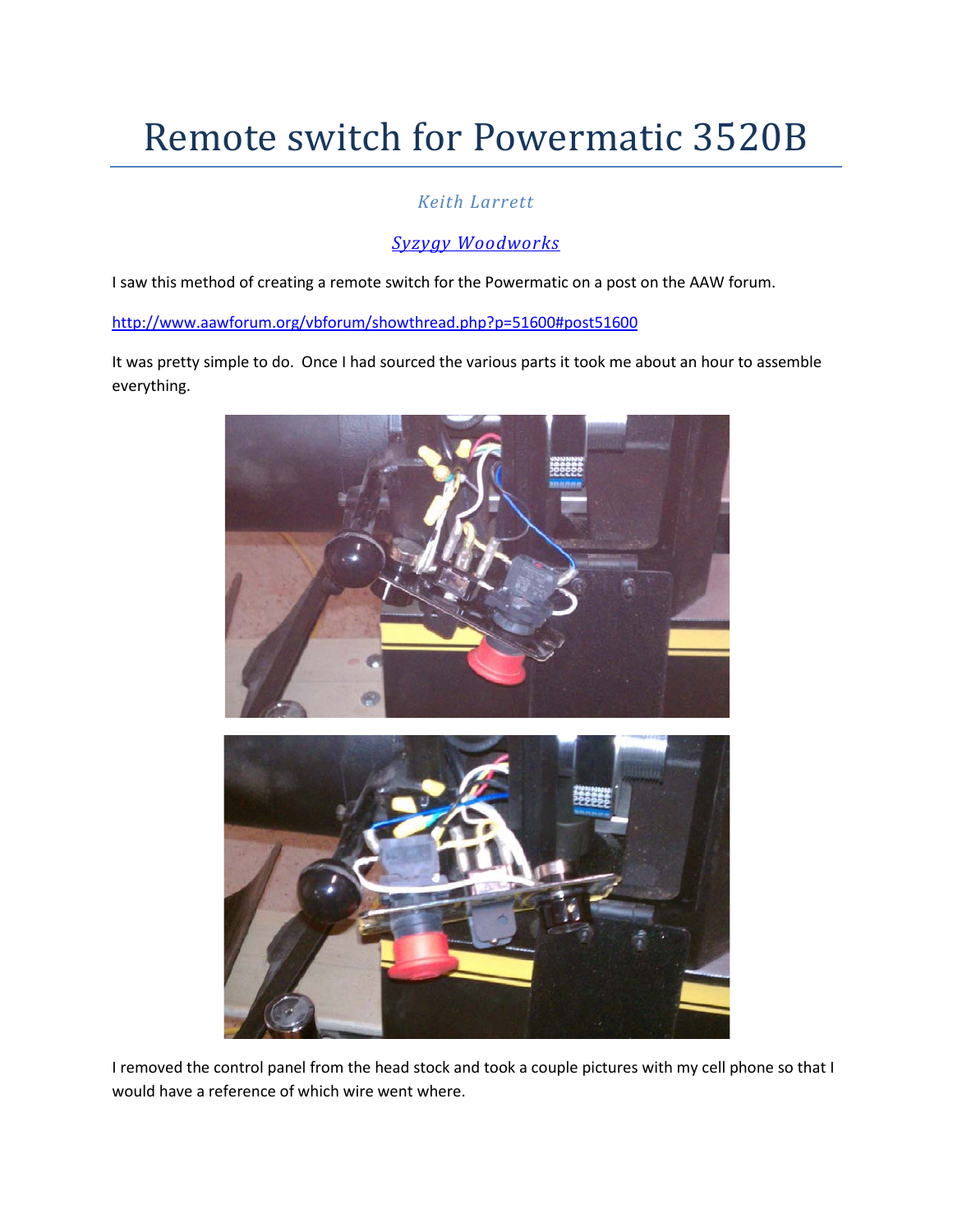Then I went shopping in the electric department at Home Depot.



Conduit box

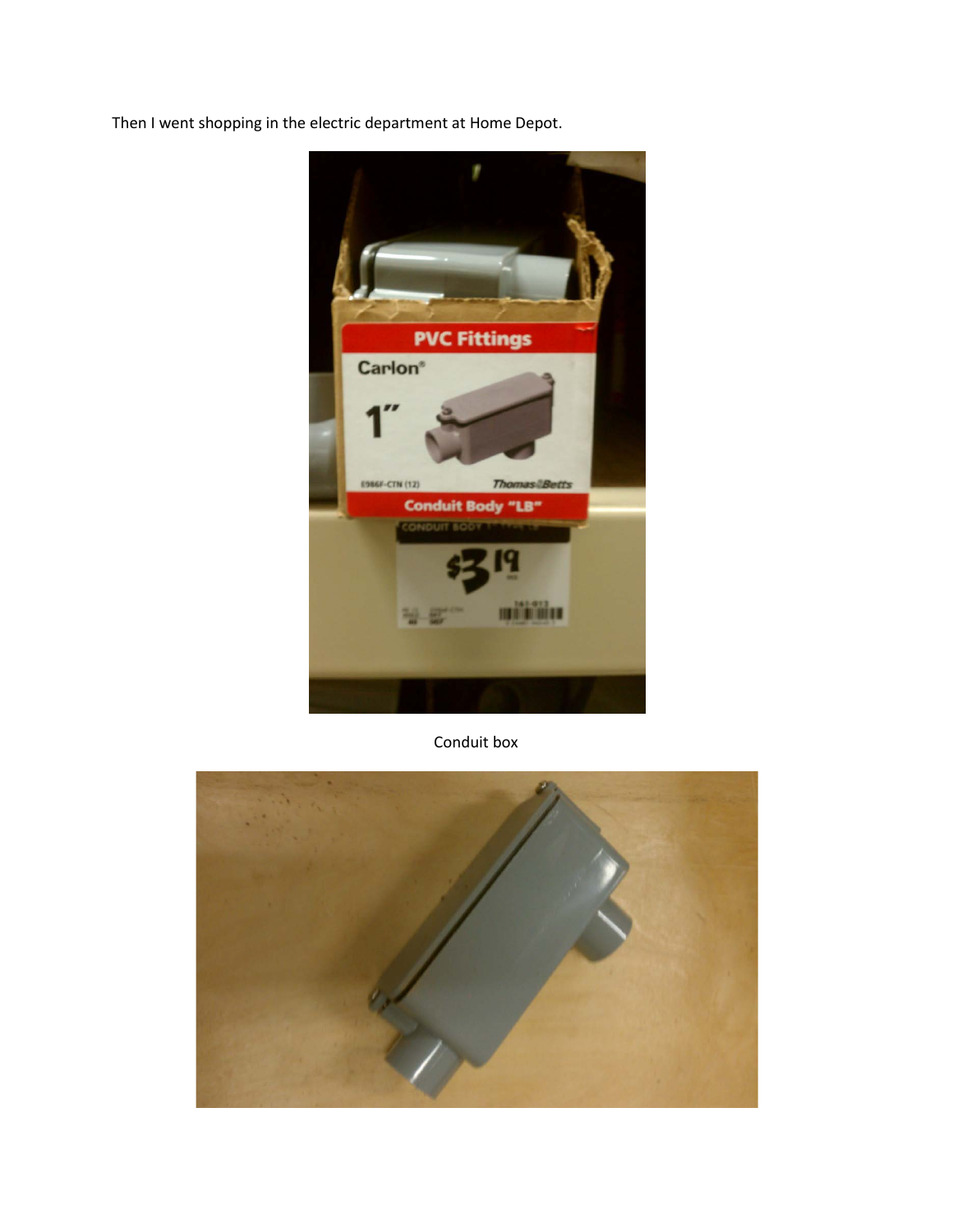

Male and female disconnects



Spade terminals and snap connectors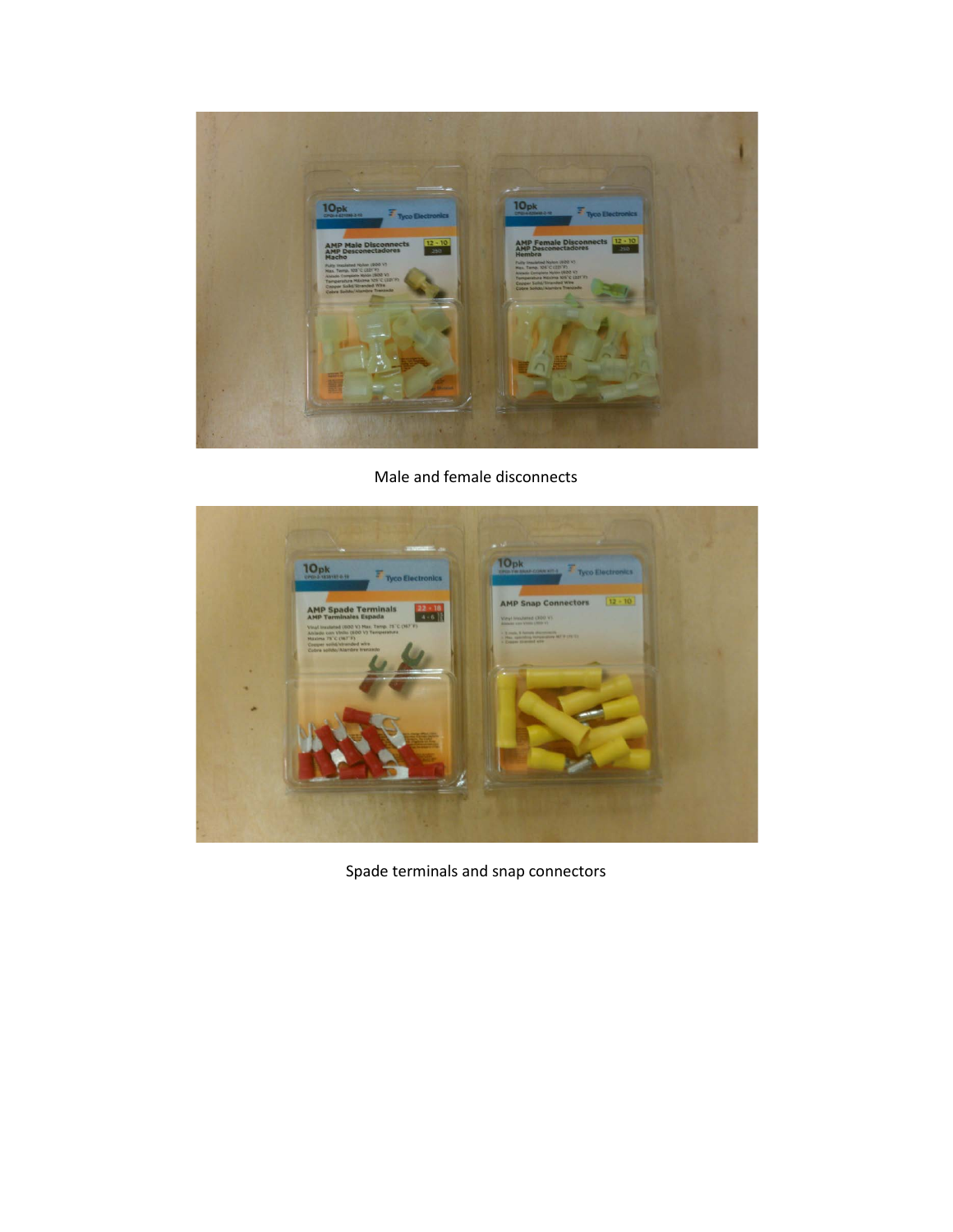Next stop was NAPA auto parts



10 feet of trailer wire. They did not have 5 conductor wire, so I got some 6 conductor and didn't use one of the wires.

Total cost was around \$35. \$15 at Home Depot and the trailer wire cost \$2 a foot.



Push the wire through the hole at the back of the head stock. Remove the grommet from the hole first. It's a very tight fit. I couldn't get the grommet back in the hole fully, you might have better luck.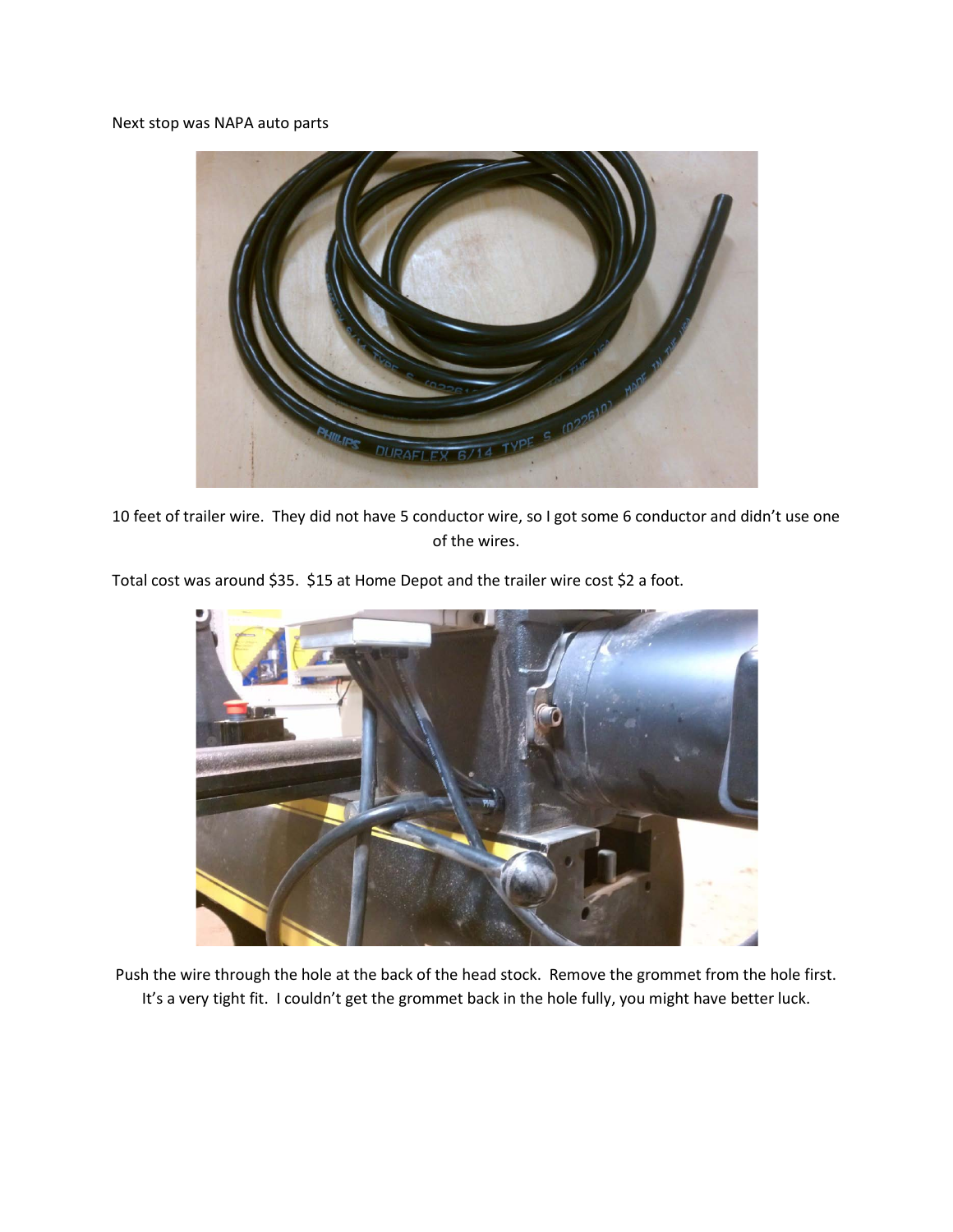

Connect all the wires at the headstock side.



Put the connectors on the remote side of the cable. I made the red plug from some scrap rubber. Cut it to fit the conduit box and drilled a ½" hole in it to accept the cable.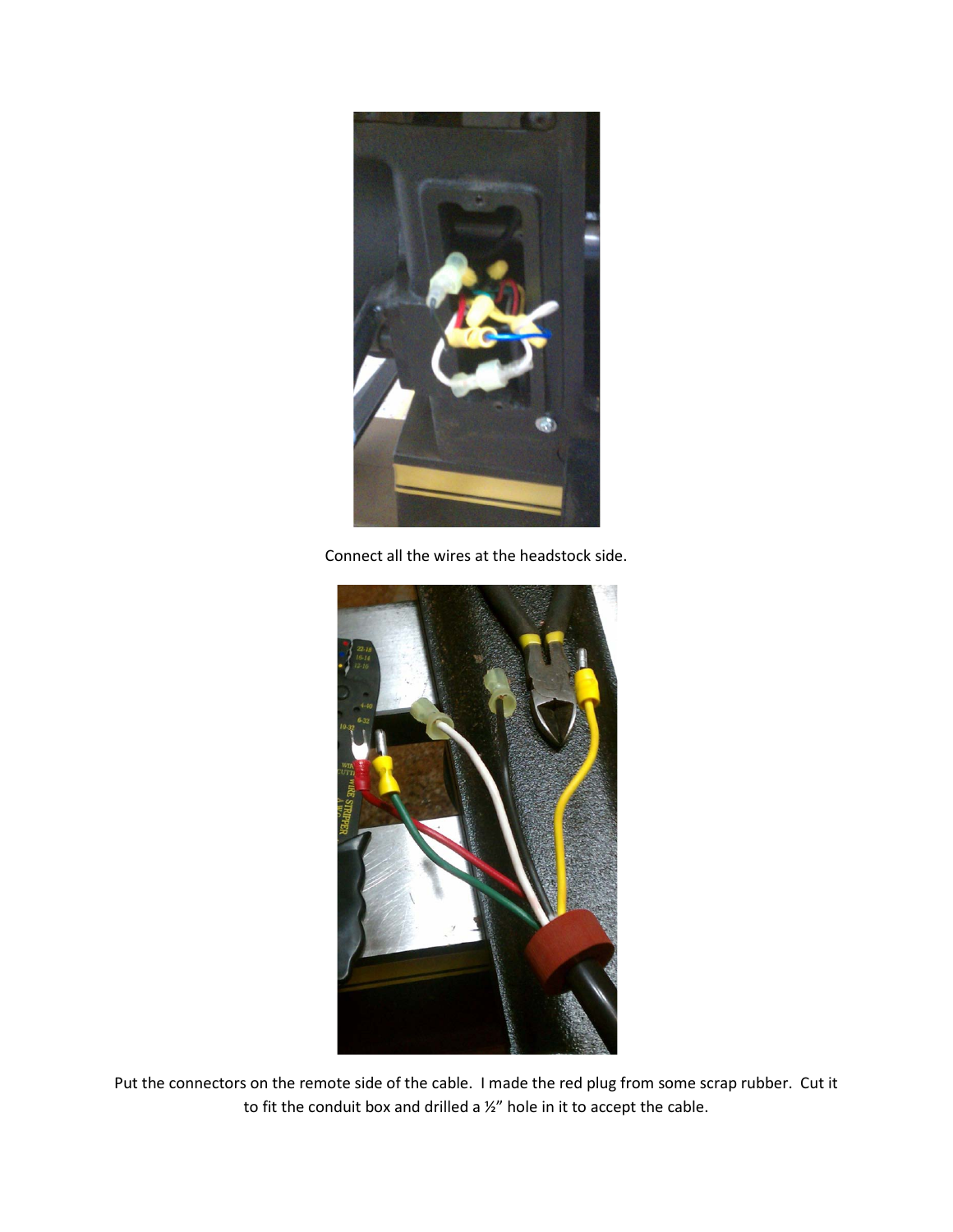

I cut the back outlet thingy off the conduit box at the band saw. Then I cut a piece of scrap wood the size of the conduit box. Epoxied six  $\frac{1}{8}$  x 1/8" rare earth magnets into the wood and then screwed the wood to the backside of the conduit box. You need some strong magnets. The on/off switch on the control panel takes quite a bit of force to pull out and if the magnets are not strong enough you will pull the remote box off the lathe trying to turn the lathe on.



The back of the box.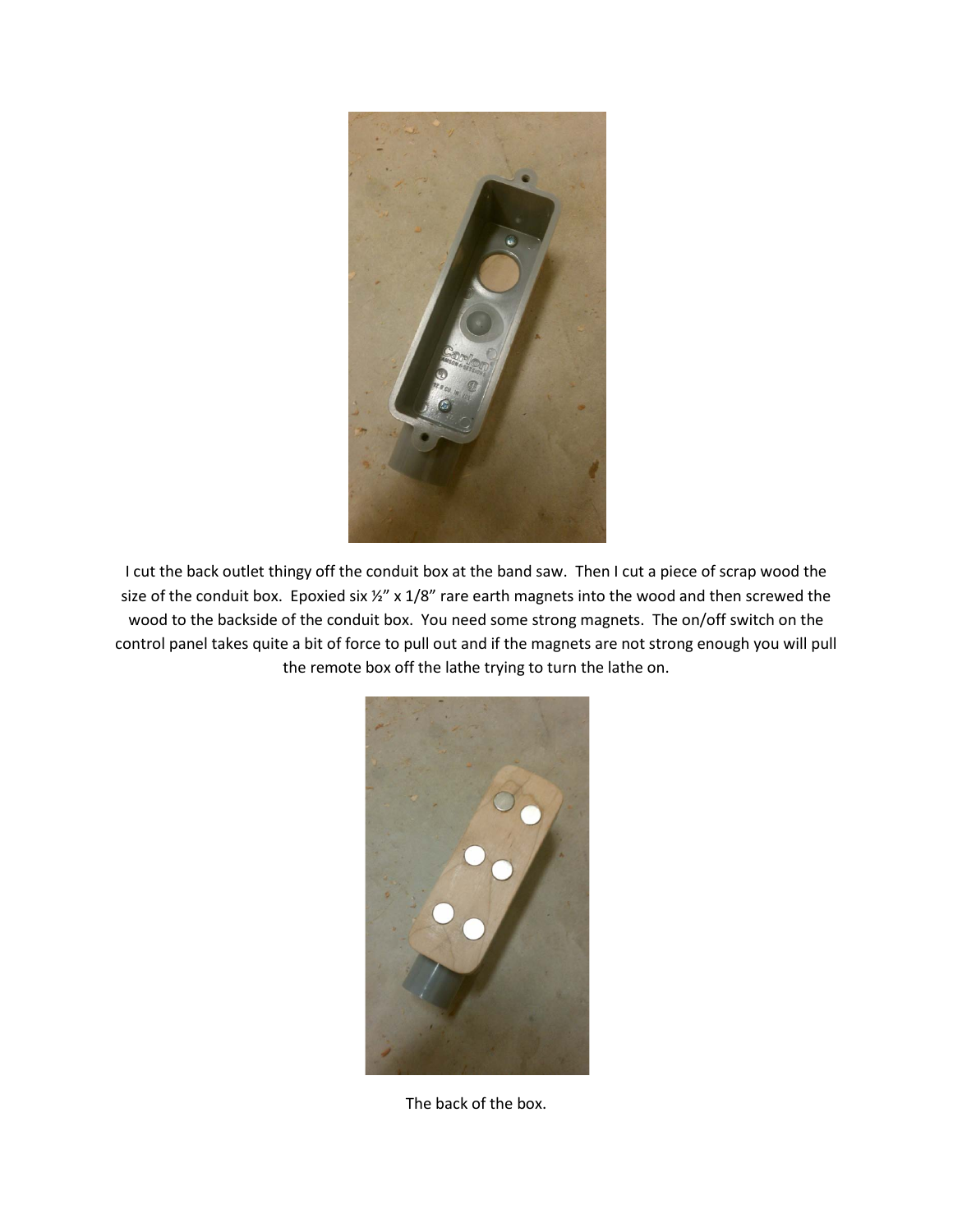I gave the conduit box and cover a coat of appliance paint and let it dry overnight. Before I painted the cover plate I drilled the holes with a ¼" bit and kinda elongated them by pulling them against the bit. The spacing on them is a little close to fit over the holes on the headstock and so some tweaking was needed.



The headstock with the conduit cover in place of the control panel.